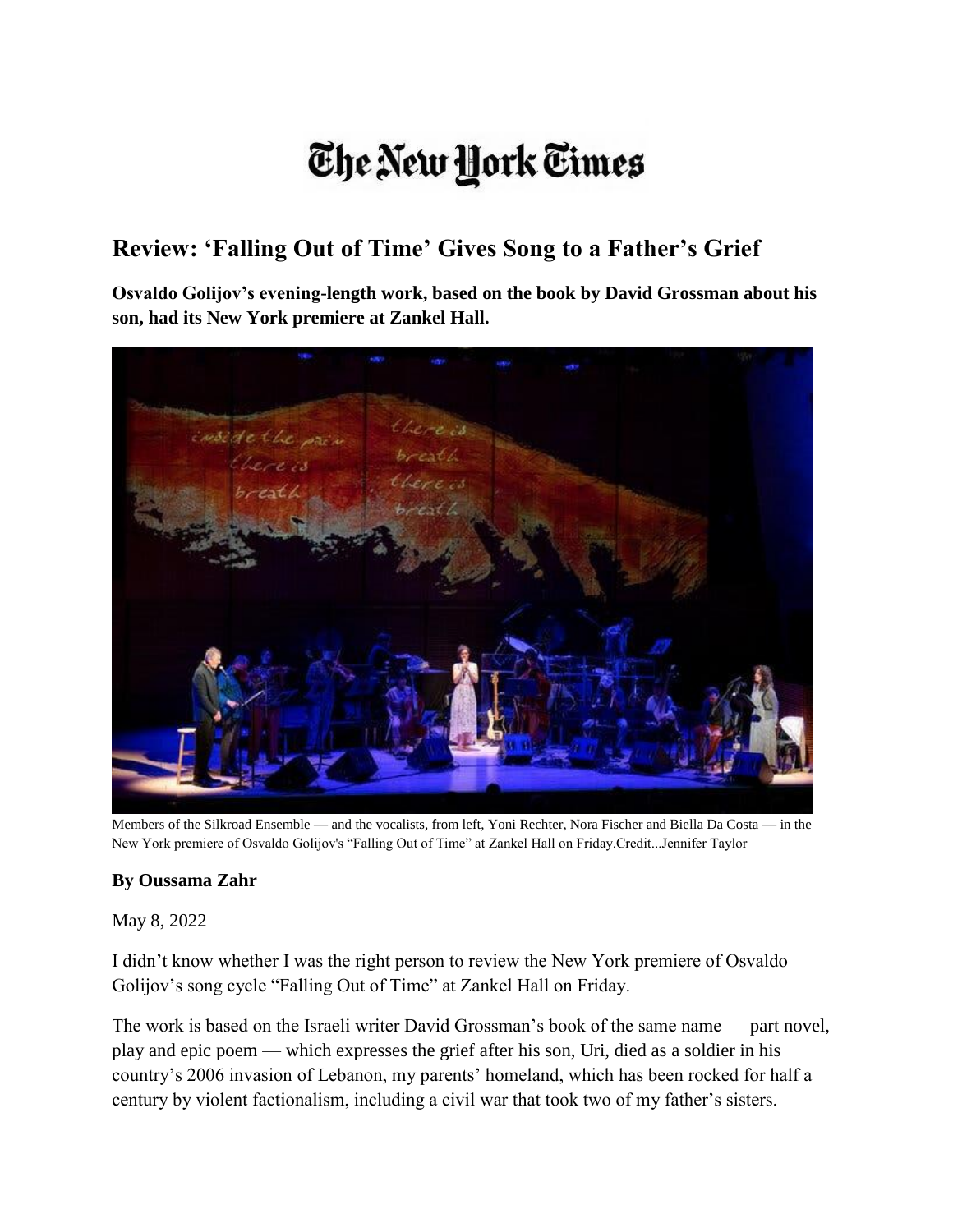At Zankel, members of the Silkroad Ensemble gave voice to a father's cry across a dozen or so songs in 80 minutes. The use of folk idioms — Sephardic, Middle Eastern and something like the blues — made the performance eerily intimate and age-old, like a community's spirit had been cracked open. The piece provides a wide embrace, one that wrapped around me, too.

Grossman's book does not name a village or a country, nor does it assign heroes and villains in a geopolitical conflict. What it does do is describe people united in mourning. Golijov dedicated his "tone poem in voices" to the Parents' Circle-Families Forum, an organization that brings together bereaved Israeli and Palestinian families.

It makes sense, then, that Golijov built the sound world of "Falling" out of the Silkroad Ensemble's melting pot of instruments. There's a classical string quartet; a jazz bass; a kamancheh, a Persian bowed instrument; a pipa, a Chinese lute, which takes the place a zither might otherwise occupy in such music; a modular synthesizer; a drum kit; a one-man brass section; and three folk vocalists who approximate Near Eastern modes without actually using microtones.

In the book, the Walking Man departs his home and leaves behind his wife to go to "there," a place where he might reunite with his son. He walks ever-widening circles, first around his yard, then his house and finally his village. It's an allegory of grief: You can trace it in different ways, but never escape it.

The song cycle's storytelling is far more opaque: Golijov set the most searing lines with little context. At Zankel, Mary Frank's projections, like Chagall murals drained of color, guided the audience in concrete, moving ways.

Golijov's score unfolds deliberately, making a bane of patience: Grief will give you as much time as you need, and then it will give you some more. The strings played with broad tone. During "In Procession," the percussionist Shane Shanahan drummed with unrushed rhythms, as the townspeople trailed up a hillside behind the Walking Man, who had become their Pied Piper of sorrow. In "Walking," the bassist Shawn Conley plucked out a walking bass line with a dragging gait, and Dan Brantigan's trumpet moaned like someone who was pushing through exhaustion. The synthesizer, played by Jeremy Flower, whistled an alien-sounding descant high above the other instruments — a portal to another dimension.

"Falling" is so closely tied to the strengths of the Silkroad, which commissioned the piece, that it's hard to imagine the trumpet part without Brantigan's intense feeling and astonishing control. Or the kamancheh without Kayhan Kalhor's liquid bowing. Or the pipa without Wu Man's delicacy.